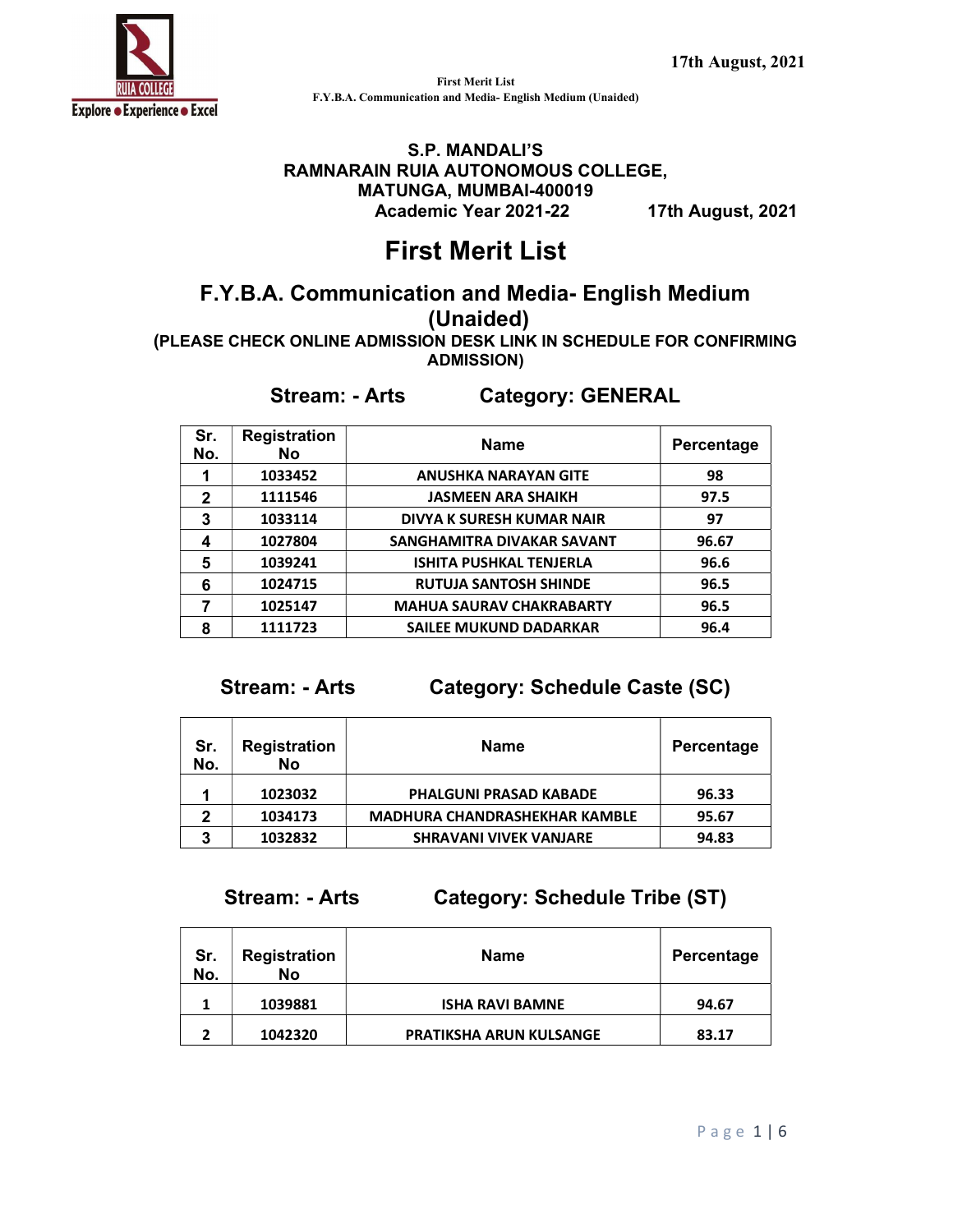# Stream: - Arts Category: VJ/DT (NT-A)

| Sr.<br>No. | <b>Registration</b><br>No | Name                   | Percentage |
|------------|---------------------------|------------------------|------------|
|            |                           | <b>NO APPLICATIONS</b> |            |

Stream: - Arts Category: NT-B

| Sr.<br>No. | <b>Registration</b><br>Nο | <b>Name</b>                    | Percentage |
|------------|---------------------------|--------------------------------|------------|
|            | 1020368                   | <b>BHAVESH MAHESH KELASKAR</b> | 90.17      |

Stream: - Arts Category: NT-C

| Sr.<br>No. | <b>Registration</b><br>No | <b>Name</b>                | Percentage |
|------------|---------------------------|----------------------------|------------|
|            | 1025671                   | <b>DIVYA SURESH JANKAR</b> | 82.67      |

Stream: - Arts Category: NT-D

| Sr.<br>No.             | <b>Registration</b><br>No | Name | Percentage |  |
|------------------------|---------------------------|------|------------|--|
| <b>NO APPLICATIONS</b> |                           |      |            |  |

| <b>Stream: - Arts</b> | <b>Category: Other Backward Class (OBC)</b> |
|-----------------------|---------------------------------------------|
|                       |                                             |

| Sr.<br>No.  | <b>Registration</b><br><b>No</b> | <b>Name</b>                    | Percentage |
|-------------|----------------------------------|--------------------------------|------------|
| 1           | 1026093                          | <b>DEEPAK YADAV</b>            | 94.2       |
| $\mathbf 2$ | 1047250                          | <b>SHRAVANI SUHAS BUGDE</b>    | 94.17      |
| 3           | 1037777                          | <b>SAUNDNYA SUDHIR SAKHARE</b> | 93.33      |
| 4           | 1063630                          | <b>TANVI RAJESH NIMBHORKAR</b> | 92.5       |
| 5           | 1114763                          | <b>MUSKAN GUPTA</b>            | 89.8       |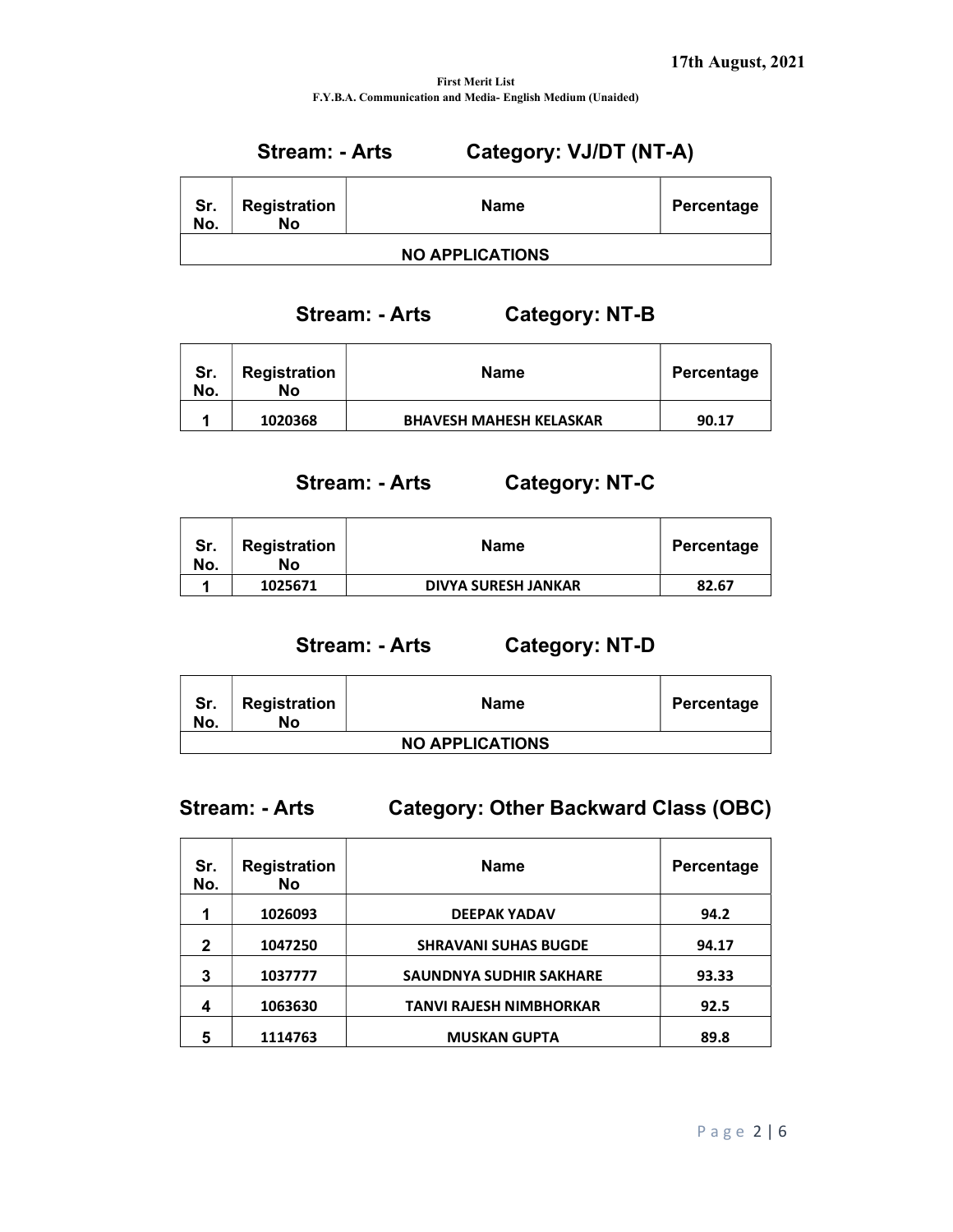### Stream: - Arts Category: SBC

| Sr.<br>No. | <b>Registration</b><br>Nο | <b>Name</b>                 | Percentage |
|------------|---------------------------|-----------------------------|------------|
|            | 1045669                   | <b>KHUSHI SAMEER AREKAR</b> | 89.83      |

### Stream: - Arts Category: EWS

| Sr.<br>No. | <b>Registration</b><br>No | <b>Name</b>                | Percentage |
|------------|---------------------------|----------------------------|------------|
|            | 1024556                   | <b>SARJANA SUNIL SATAM</b> | 89         |
| 2          | 1051381                   | SANIKA MAHADEV JADHAV      | 84.67      |
| 3          | 1020314                   | <b>NINAD MILIND GAWDE</b>  | 79.33      |

### Stream: - Arts Category: Others

| Sr.<br>No. | Registration<br>Nο | Name                       | Percentage |
|------------|--------------------|----------------------------|------------|
|            | 1091757            | <b>KHUSHI VIJAY SINGH*</b> | 94.6       |

### Stream: - Arts Category: PHYSICALLY HANDICAPPED

| Sr.<br>No. | Registration<br>Nο | <b>Name</b>                | Percentage |
|------------|--------------------|----------------------------|------------|
|            | 1027783            | <b>SHAGNIK. MUKHERJEE*</b> | 84.6       |

# Stream: - Commerce Category: GENERAL

| Sr.<br>No. | <b>Registration</b><br><b>No</b> | <b>Name</b>                 | Percentage |
|------------|----------------------------------|-----------------------------|------------|
|            | 1025068                          | <b>MANVI TIWARI</b>         | 97         |
| 2          | 1043651                          | <b>ADVAITH RAMESH R</b>     | 96.83      |
| 3          | 1053566                          | <b>JUILI JAYWANT SAWANT</b> | 96.67      |
|            | 1021258                          | <b>ISHIKA MADAAN</b>        | 96.4       |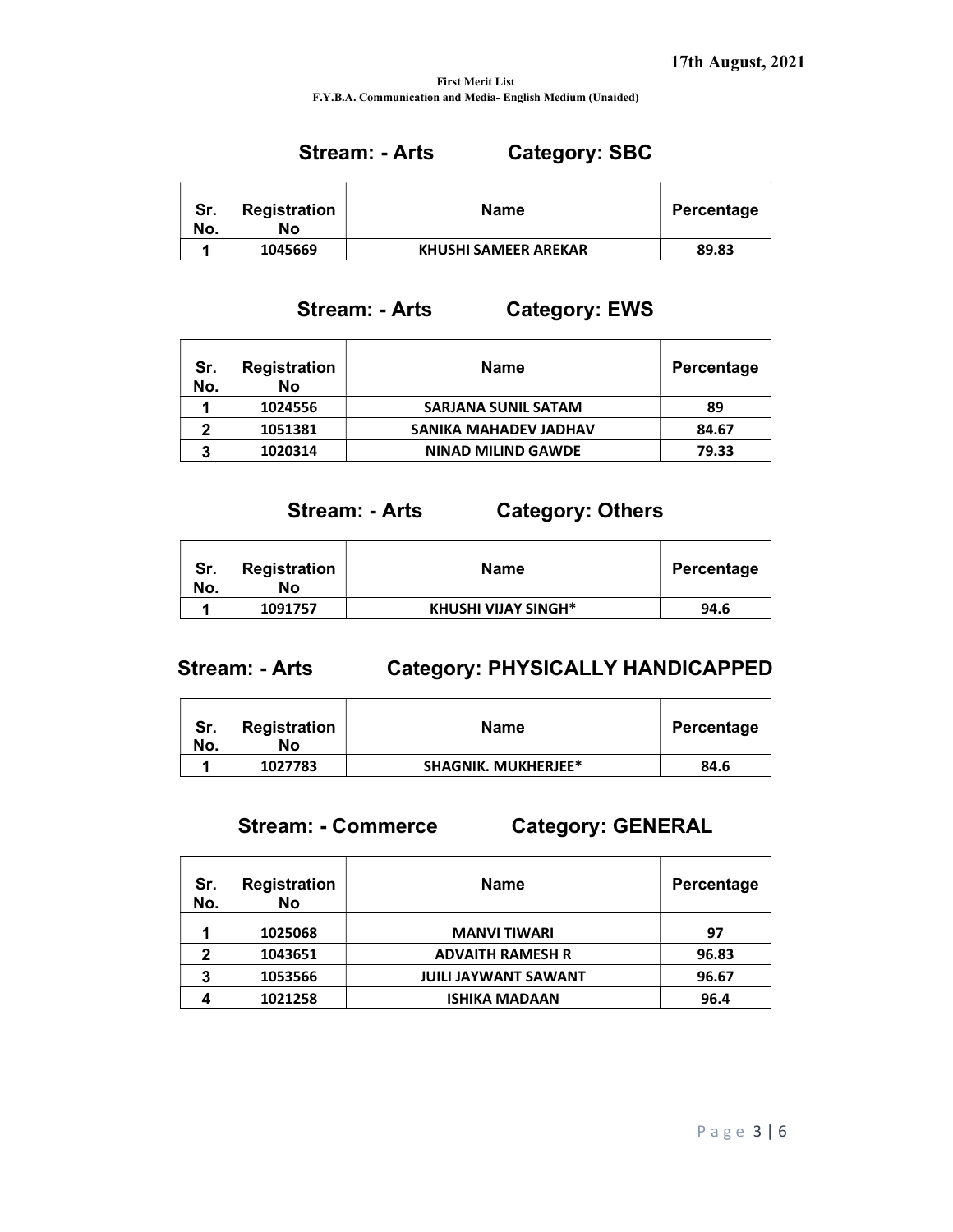## Stream: - Commerce Category: Schedule Caste (SC)

| Sr.<br>No. | <b>Registration</b><br>No | <b>Name</b>                 | Percentage |
|------------|---------------------------|-----------------------------|------------|
|            | 1033257                   | <b>DHRUV ABHAY GOHIL</b>    | 89.33      |
| ּ          | 1026248                   | <b>VEDANTI ANIL KHAMBIT</b> | 88         |

### Stream: - Commerce Category: Schedule Tribe (ST)

| Sr.<br>No. | <b>Registration</b><br>No | <b>Name</b>                | Percentage |
|------------|---------------------------|----------------------------|------------|
|            | 1099425                   | <b>KETKI RAJESH LEMBHE</b> | 86.5       |

## Stream: - Commerce Category: VJ/DT (NT-A)

| Sr.<br>No. | <b>Registration</b><br>Nο | Name                         | Percentage |
|------------|---------------------------|------------------------------|------------|
|            | 1123181                   | <b>RASIKA KISHOR CHAVHAN</b> | 78.83      |

### Stream: - Commerce Category: NT-D

| Sr.<br>No. | Registration<br>No | <b>Name</b>                 | Percentage |
|------------|--------------------|-----------------------------|------------|
|            | 1051811            | <b>KSHITIJ KIRAN NAGARE</b> | 90         |

### Stream: - Commerce Category: Other Backward Class (OBC)

| Sr.<br>No. | <b>Registration</b><br>No | <b>Name</b>               | Percentage |
|------------|---------------------------|---------------------------|------------|
|            | 1041534                   | SIDDHARTH PRAVIN BHOYAR   | 91.17      |
| כי         | 1097430                   | <b>POOJA DINESH PATRE</b> | 90.62      |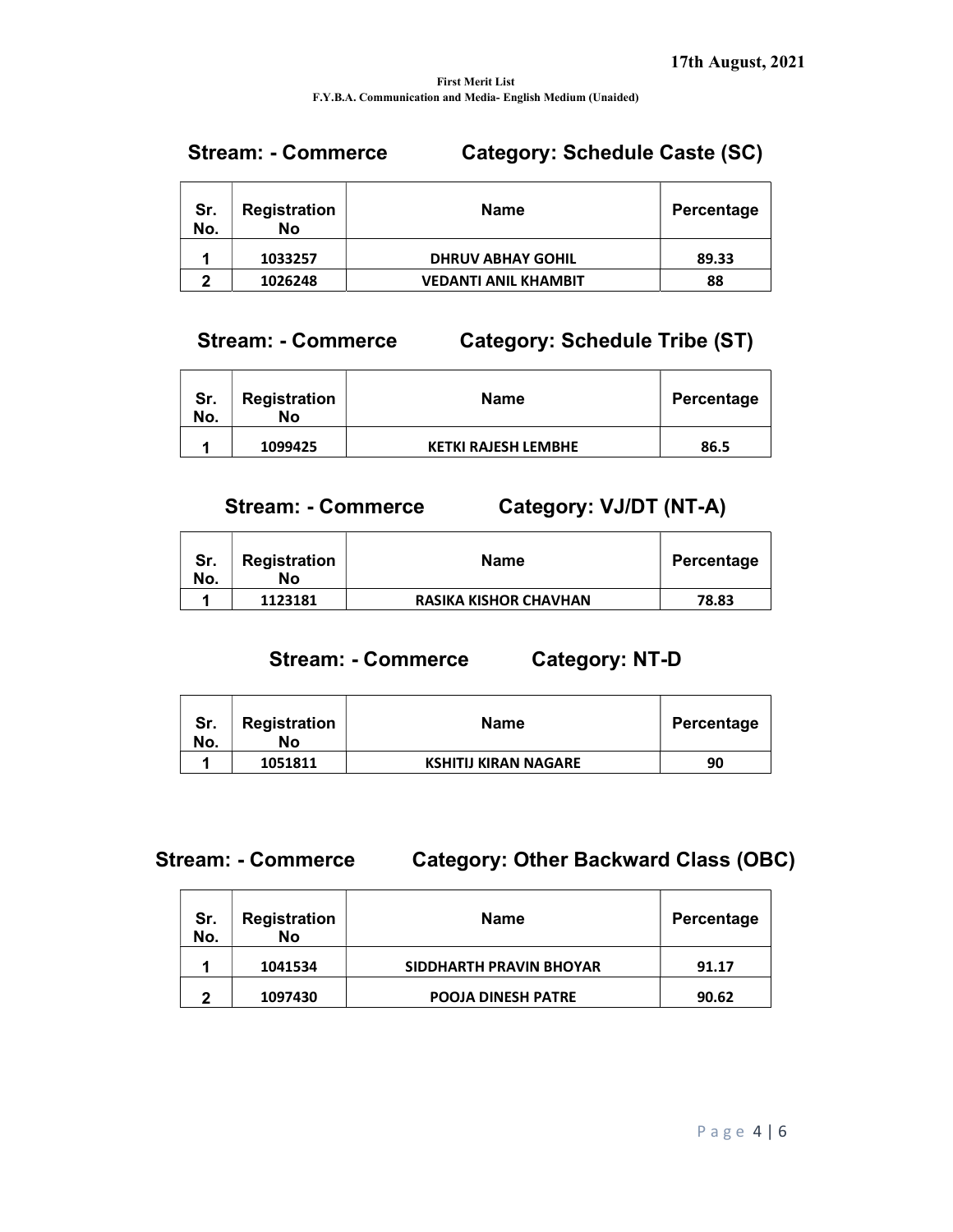# Stream: - Commerce Category: EWS

| Sr.<br>No.             | Registration<br>No | <b>Name</b> | Percentage |  |
|------------------------|--------------------|-------------|------------|--|
| <b>NO APPLICATIONS</b> |                    |             |            |  |

### Stream: - Science Category: GENERAL

| Sr.<br>No. | <b>Registration</b><br><b>No</b> | <b>Name</b>                          | Percentage |
|------------|----------------------------------|--------------------------------------|------------|
|            | 1024158                          | <b>SWAYAM TISTA BHOWMICK</b>         | 96.5       |
| 2          | 1039016                          | <b>HARSHVARDHAN BHASKAR BHASKAR*</b> | 96.33      |
| 3          | 1126715                          | <b>ISHITA GIRISH SARIPUTRA*</b>      | 96.33      |
|            | 1073664                          | <b>SAAKSHI SANJAY SAMANT*</b>        | 95.83      |
|            | 1041747                          | DISHA RAJKUMAR MUKHOPADHYAY          | 94.83      |

## Stream: - Science Category: Schedule Caste (SC)

| Sr.<br>No. | <b>Registration</b><br>Nο | Name                          | Percentage |
|------------|---------------------------|-------------------------------|------------|
|            | 1078084                   | PIYUSH BHIMRAO GAIKWAD        | 93.83      |
| m          | 1089906                   | <b>TRUPTI SUBHASH DHANDAR</b> | 93         |

Stream: - Science Category: Schedule Tribe (ST)

| Sr.<br>No. | Registration<br>Nο | <b>Name</b>                    | Percentage |
|------------|--------------------|--------------------------------|------------|
|            | 1021211            | <b>DARSHAN NARENDRA THAKUR</b> | 82.83      |

## Stream: - Science Category: VJ/DT (NT-A)

| Sr.<br>No. | <b>Registration</b><br>No | <b>Name</b>            | Percentage |
|------------|---------------------------|------------------------|------------|
|            |                           | <b>NO APPLICATIONS</b> |            |